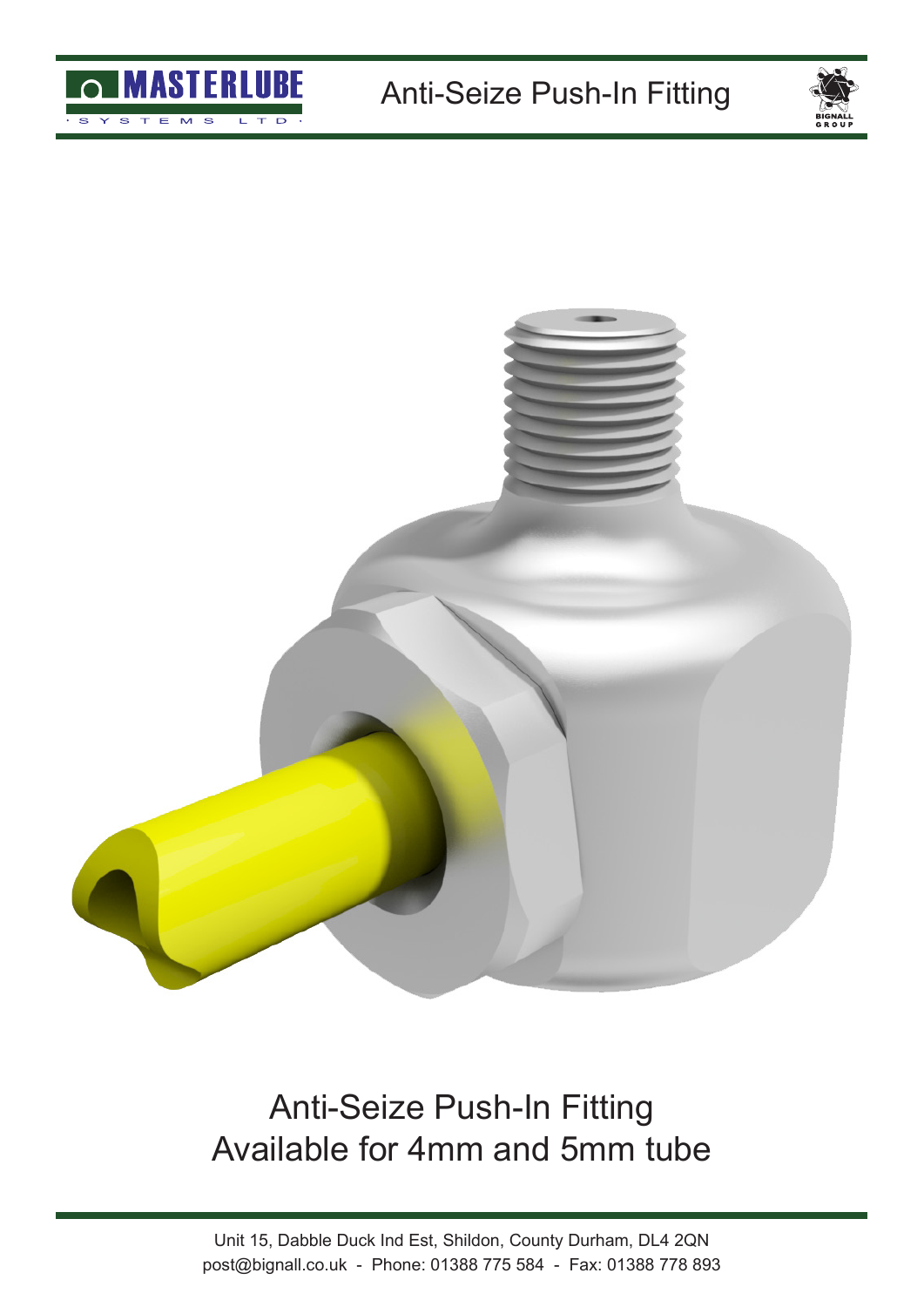



## Installing Pipe

1. Ensure pipe cut cleanly at 90º.





2. Ensure Pipe fully located into fitting.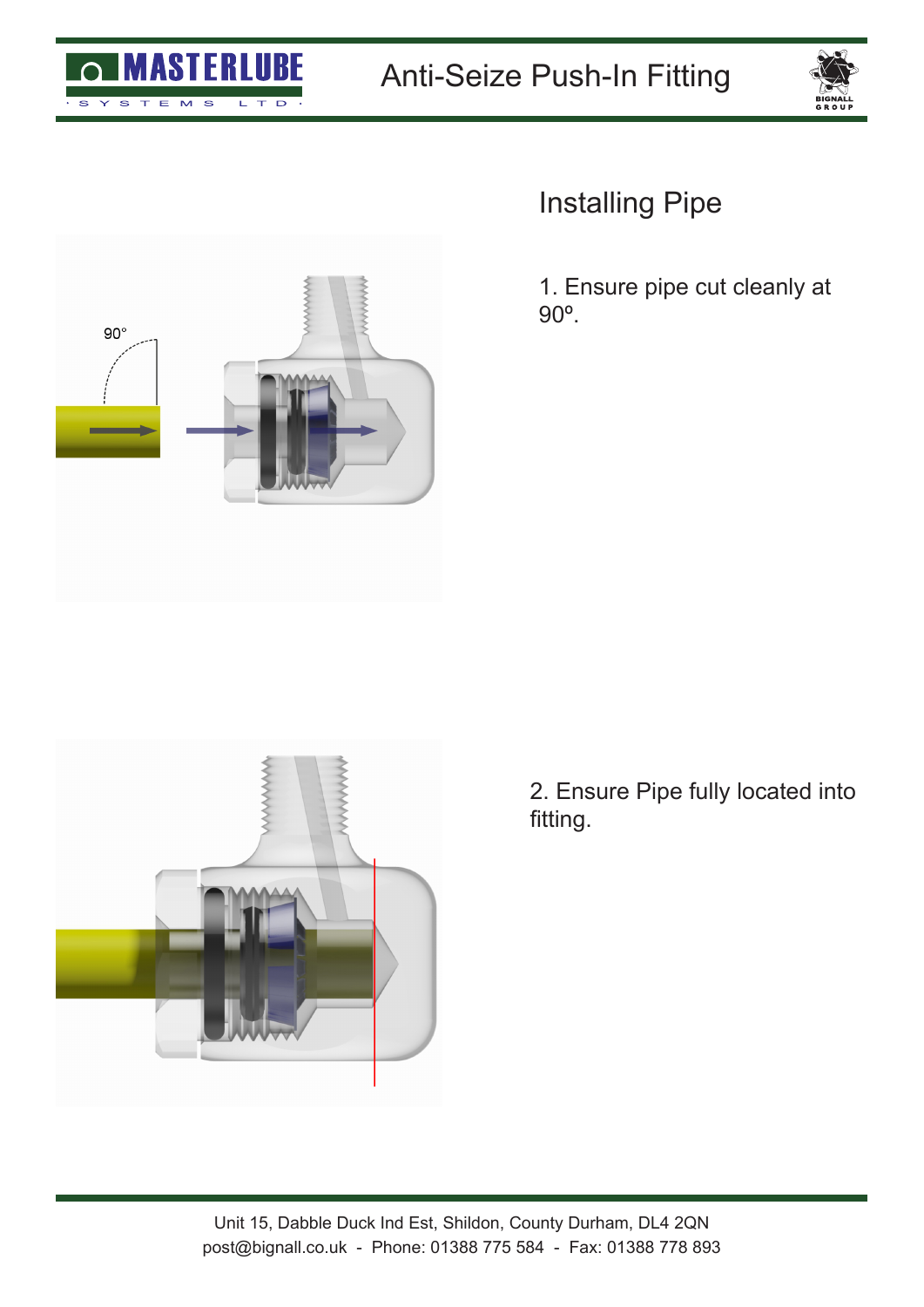





**Servicing** 

To remove pipe from fitting in the field simply unscrew + replace sleeve nut.

**DO NOT OVERTIGHTEN**



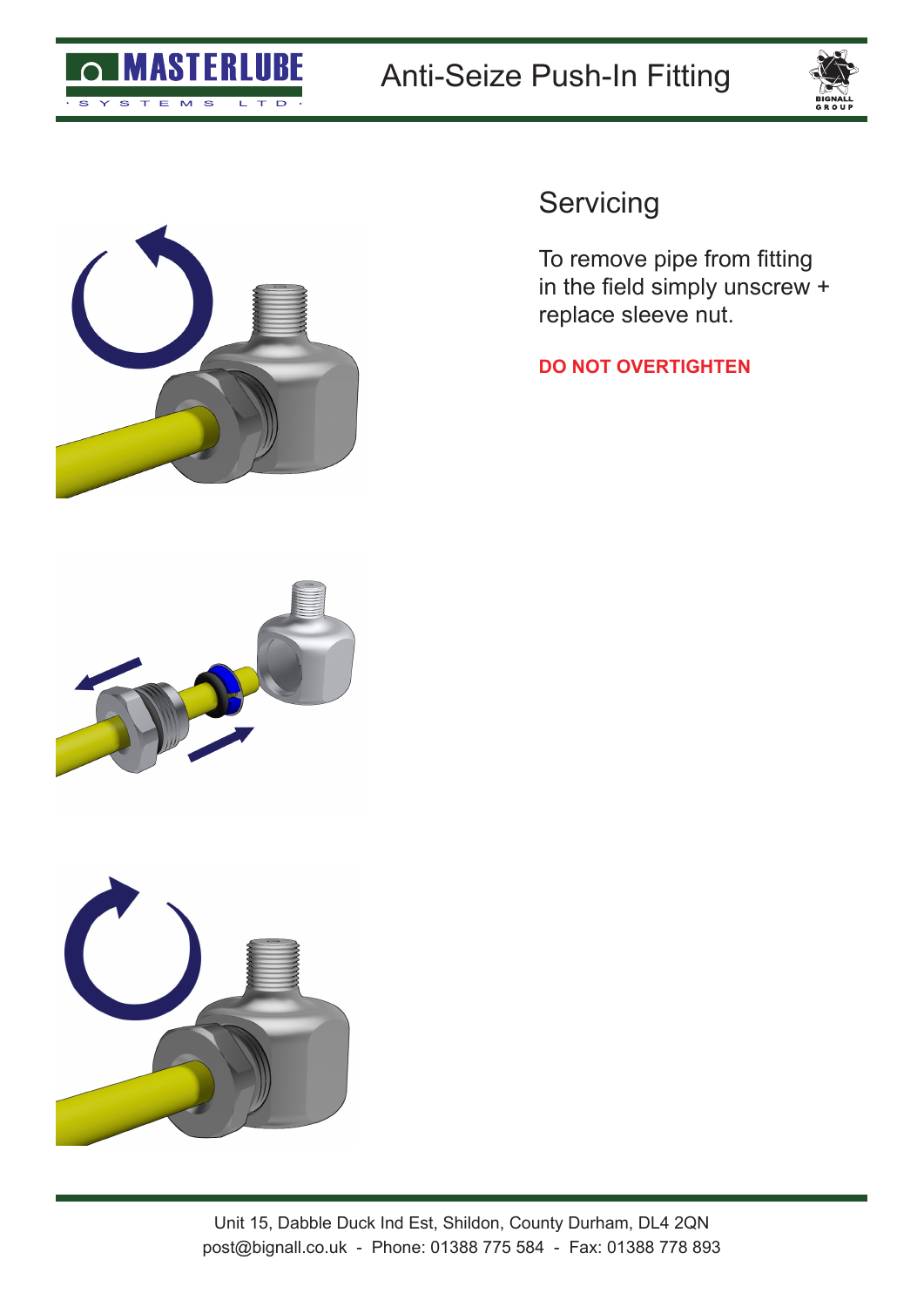





## Pipe Replacement Procedure

**In the rare event that a pipe is damaged and requires replacement.**

1. Remove sleeve nut from fitting

2. Cut pipe 2 cm above sleeve nut.



3. Remove o-ring from Sleeve nut, Introduce chamfered end of the sleeve nut the to star washer at other end of pipe.